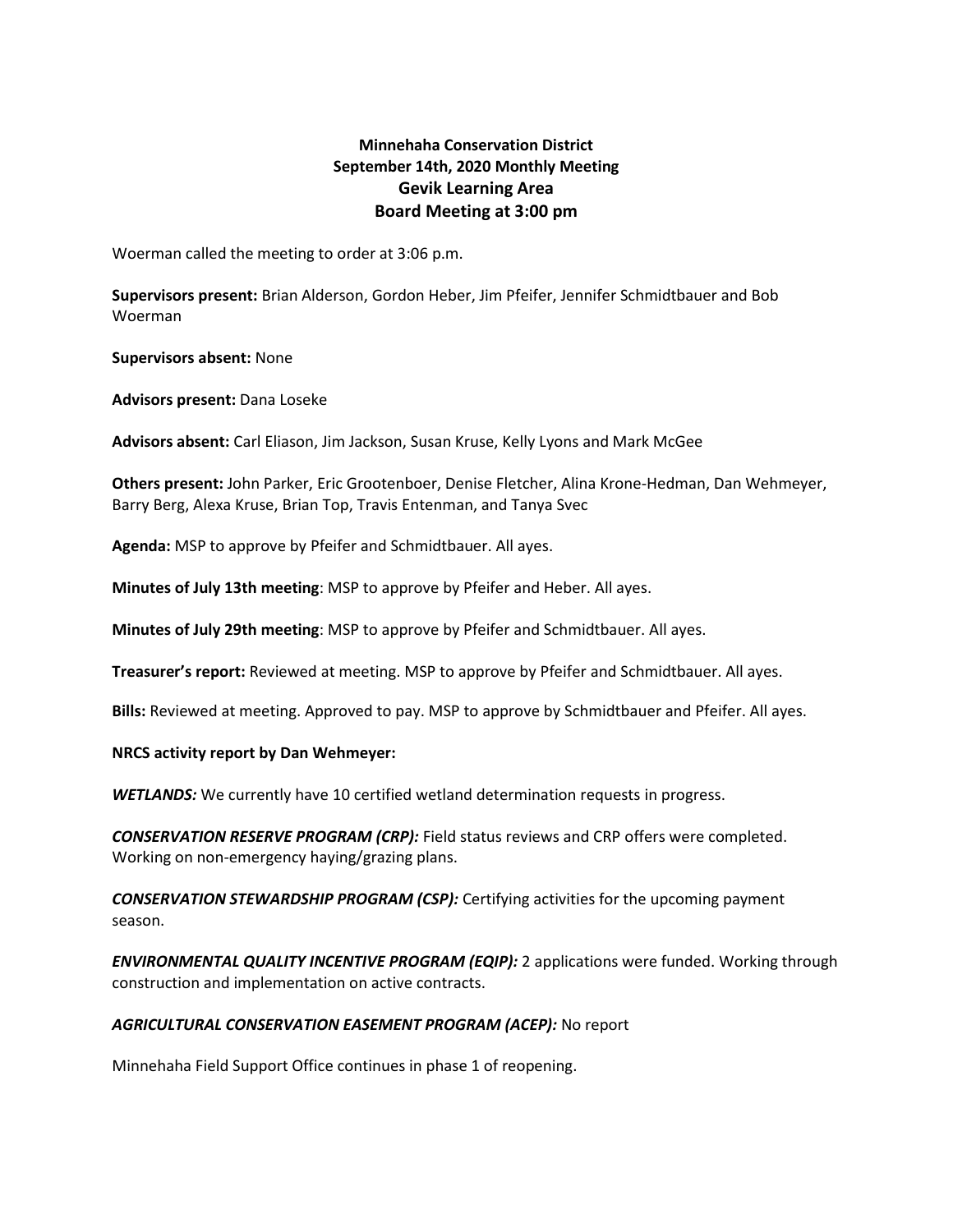**Big Sioux River – RCPP Report by Barry Berg:** We have interest in over 100 acres for SRAM & RAM for the next season. EQIP/RCPP: Programmatic Agreement finished and waiting for NRCS concurrence. Meetings may be held in November to discuss enrollment, priorities and contracting. Steering Committee meeting to be held September 23 from 9:00 a.m. to noon at the Minnehaha CD tree shed  $(1120 \text{ E. } 72^{\text{nd}} \text{ St. } N.,$  Sioux Falls).

### **Public Comment Time – 15 minutes** - None

#### **Update from Supervisors** - None

#### *OLD BUSINESS*

**1. Service Report (bio-solids, tree planting, grass planting, Gevik Site, etc.)**

Bio-solids: Some deep sampling to do; will be busy this fall. Trees: Working on many tree plans, (12 in August). Grass: 60 acres of dormant seeding to do this fall. Gevik Site: Need to work on a parking lot plan for the Game, Fish & Parks trail grant. This needs to be submitted by April  $1<sup>st</sup>$ . Sold approximately \$1,200 of native plants this summer.

### **2. CCG Grant – Urban Educator – NOFO Grant**

Krone-Hedman reported she has been talking with the City of Sioux Falls about purchasing plants through the Conservation District for some of their projects. Native grass plantings are planned at Sioux Falls city parks (Arrowhead and Legacy) with support from Pheasants Forever and a state grant. She has some green infrastructure projects in the works. She has some curriculum items (on pollinators, urban conservation, etc.) nearly complete.

### **3. CCG Grant – Gevik Site (Did not receive)**

There was a lack of funding. District is encouraged to apply again next year.

### **4. Urban Agriculture & Innovation Grant (Did not receive)**

Over 500 applications were received and only 7 funded in the U.S. The District will re-apply next year.

### **5. Building Improvement Information - Shed**

Parker and Mark Schmidtbauer met to talk about heating and ventilation ideas. Al Kuehl looked at the structure and will come up with a plan. A \$2,500 electrical bid was received from Jensen Electric.

### *NEW BUSINESS*

### **1. County Building Space Potential**

Parker and Woerman spoke to the County Commission about the possibility of the Conservation District having office space, a cooler and shop within the new County building. Parker presented a service report and graph that was used to show the County Commission the impact that the District has in the community. The County Commission is working with the building committee to discuss this possibility.